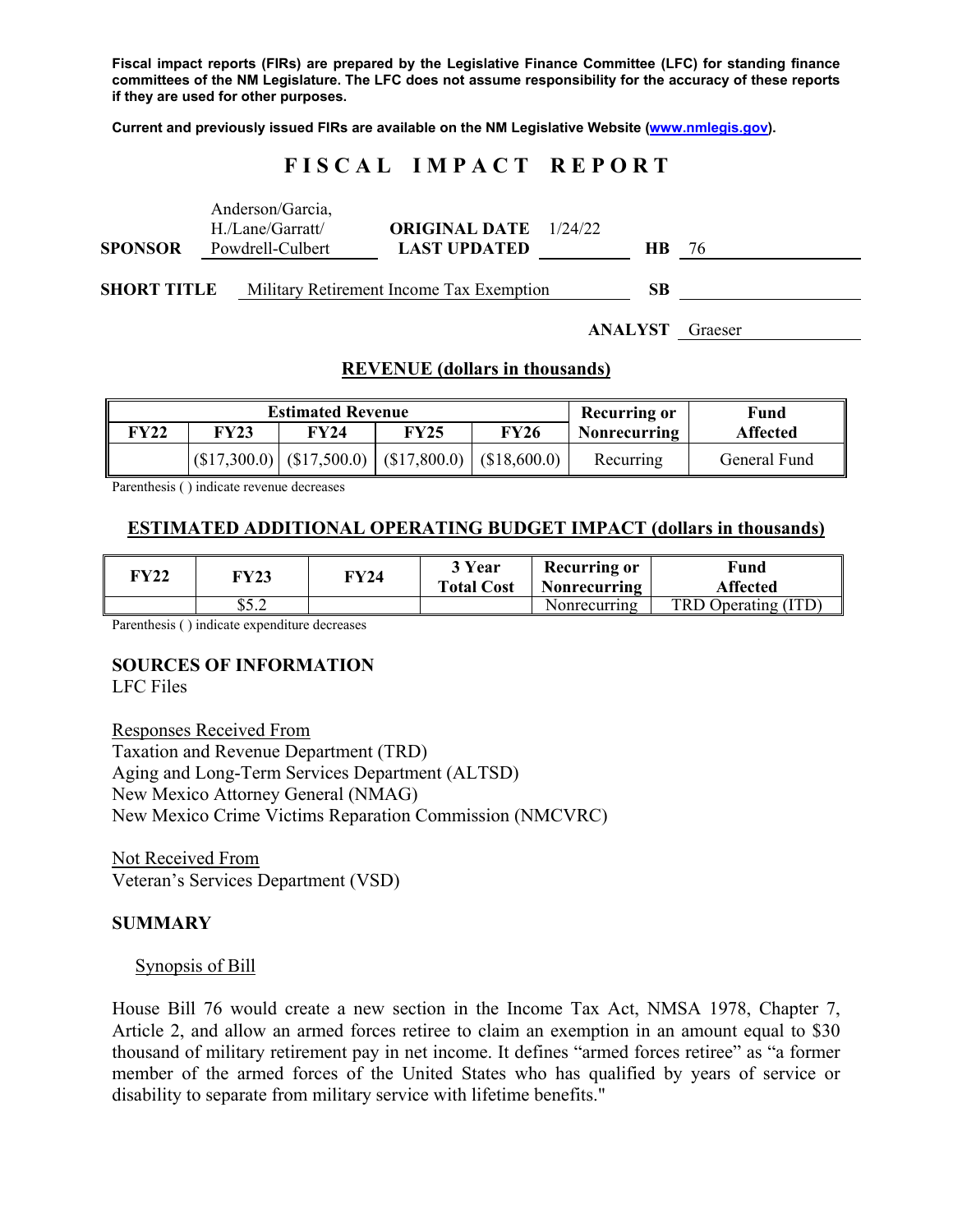### **House Bill 76 – Page 2**

There is no effective date of this bill. It is assumed that the effective date is 90 days following adjournment of the Legislature; or May 18, 2022. The provisions of the personal income tax credit are applicable to tax years beginning January 1, 2023.

## **FISCAL IMPLICATIONS**

This bill may be counter to LFC's tax policy principle of adequacy, efficiency, and equity. Due to the increasing cost of tax expenditures, revenues may be insufficient to cover growing recurring appropriations.

TRD describes the methodology for this estimate: "Two sources of data were analyzed to arrive at an estimated revenue impact. The first data source is the Department of Defense (DOD) annual *Statistical Report on the Military Retirement System* for the federal fiscal year that ended September 30, 2020. The second data source was a sample of New Mexico military retiree state income tax returns for tax year 2018. The analysis takes into account the new 5.9 percent marginal tax rate effective for Tax Year 2021 and beyond."

TRD found that "As of September 30, 2020, New Mexico had 20,806 reported retirees and 2,812 survivor beneficiaries. Aggregate annual distribution of military retirement benefits for retirees (not including survivor benefits) was approximately \$568 million. This analysis assumes all retirees were qualified by years of service or disability to receive lifetime benefits."

TRD used a "sample of military retiree returns […] to establish an average personal income tax (PIT) decrease per retiree based on the maximum \$30 thousand exemption of military retirement pay. An average PIT decrease per year was calculated with the sample of 15,000 returns."

TRD "assumed that the sample of approximately 15,000 military retiree returns is representative of the approximately 21,000 average annual reported retirees. The average PIT decrease per year was multiplied by the 21,000 retirees. The historical retiree numbers in the last four years from the annual *Statistical Report on the Military Retirement System* indicate a slight annual decline of -0.5 percent. To the extent the legislation causes more military retirees to move to New Mexico and military retiree population growth is positive versus flat or negative, the fiscal impact will be larger. Finally, the analysis assumes 100 percent of qualifying retirees will claim the deduction in the first year of eligibility."

### **SIGNIFICANT ISSUES**

TRD carefully analyzed this bill a number of times and the following highlights a number of factors the agency identified as potential issues:

"….New Mexico is one of 42 states, along with the District of Columbia, that impose a broadbased PIT. The PIT is an important tax policy tool that has the potential to further both horizontal equity, by ensuring the same statutes apply to all taxpayers, and vertical equity, by ensuring the tax burden is based on taxpayers' ability to pay. Excluding types of retirement income from the taxable base is seen as eroding horizontal equity in state income taxes. By excluding income based on retirement status and profession, taxpayers in similar economic circumstances are no longer treated equally, with older taxpayers receiving a benefit not available to younger taxpayers at the same level of income."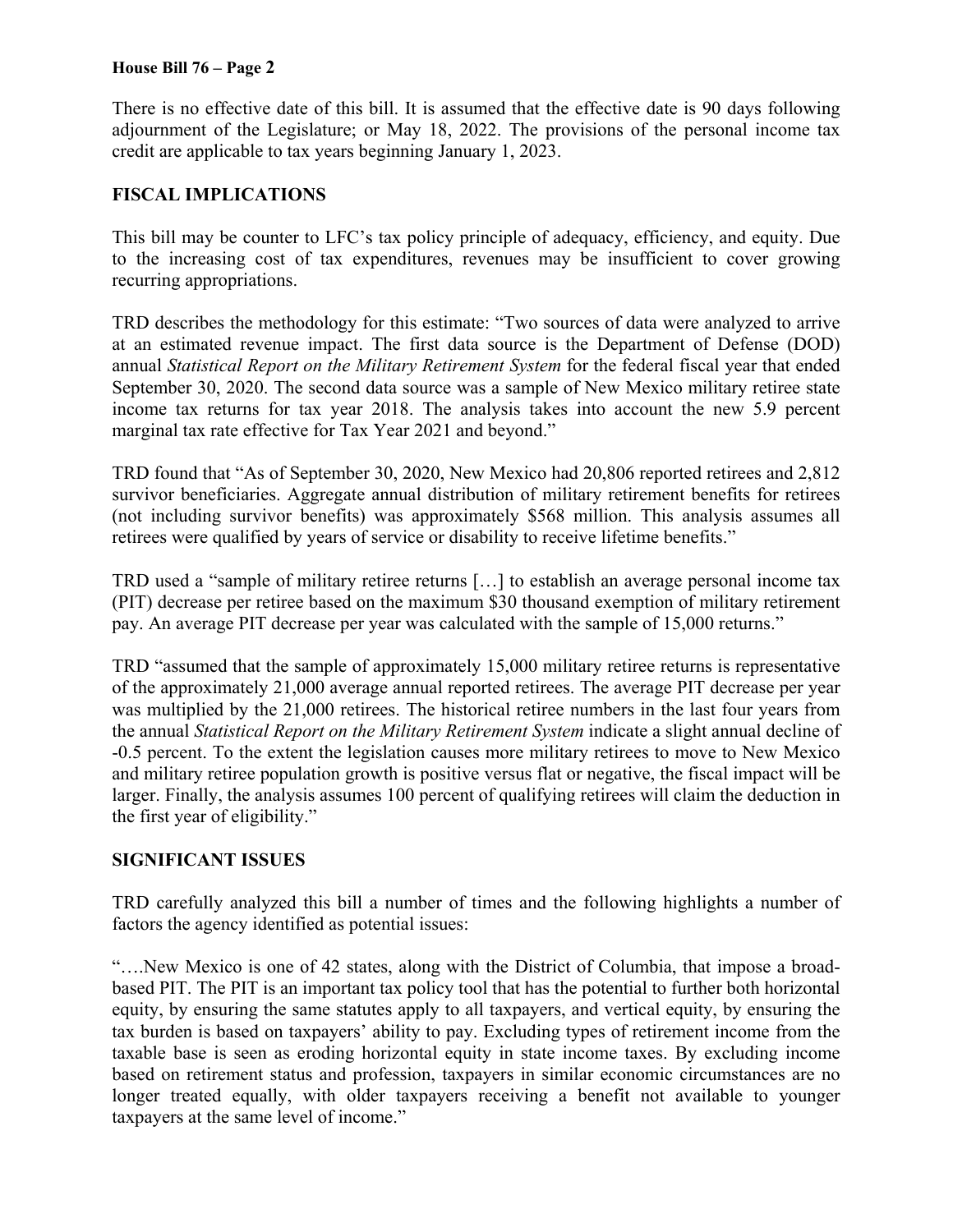### **House Bill 76 – Page 3**

"New Mexico, along with seven other states, has the third highest income level (\$25,100) at which a couple's income may begin to be taxed. Conversely, Pennsylvania's income tax is applicable to most non-zero income. So, while New Mexico taxes retirement income, including for military retirees, the state does not begin to tax a couple's income until the \$25,100 threshold. New Mexico also provides PIT exemptions to low-income individuals aged 65 years and older or blind."

"There are many reasons why states may exempt some income for retirees, such as lessening the economic burdens for individuals on fixed incomes and trying to attract retirees to the state. …[However,] the consideration of such exclusions and eroding horizontal equity must be placed in context of the federal and state tax structure, in its entirety."

"Regarding attracting more retirees to the state, exempting retirement income is one of many factors that could help in achieving that goal. For example, Texas does not tax any income, military retirement or otherwise, at all. Yet the state features as one of the least tax friendly states for retirees in the country because of its high property and sales taxes<sup>1</sup>. Notably, New Mexico's property taxes are amongst the lowest in the nation. Looking at New Mexico's tax code holistically, the proposed exemption may not be necessary, at least not to achieve this policy goal, especially if the exemption is contrary to other, over-arching tax policy goals of simplicity and equity."

# **PERFORMANCE IMPLICATIONS**

The LFC tax policy of accountability is not met since TRD is not required in the bill to report annually to an interim legislative committee regarding the data compiled from the reports from taxpayers taking the exemption and other information to determine whether the exemption is meeting its purpose. TRD will report utilization data in its annual Tax Expenditure Report. However, TRD will not have access to data to establish if the bill actually increases the number of veterans, particularly highly skilled officers and senior enlisted retirees to relocate to New Mexico, which is the stated goal of this tax exemption.

## **ADMINISTRATIVE IMPLICATIONS**

TRD will need to make information system changes and create new publications, forms, and regulations. These changes will be incorporated into annual tax year implementation and represents \$5,164 in workload costs

# **CONFLICT, DUPLICATION, COMPANIONSHIP, RELATIONSHIP**

This bill is a duplicate of SB85.

SB128; proposes a phased exemption limited after three years to \$50,000 and expands to uniformed retirees.

HJR6 and HJR7 propose property tax full or partial exemptions for veterans and the survivors.

 $\overline{a}$ <sup>1</sup> https://www.kiplinger.com/kiplinger-tools/retirement/t055-s001-state-by-state-guide-to-taxes-onretirees/index.php?state\_id=44#